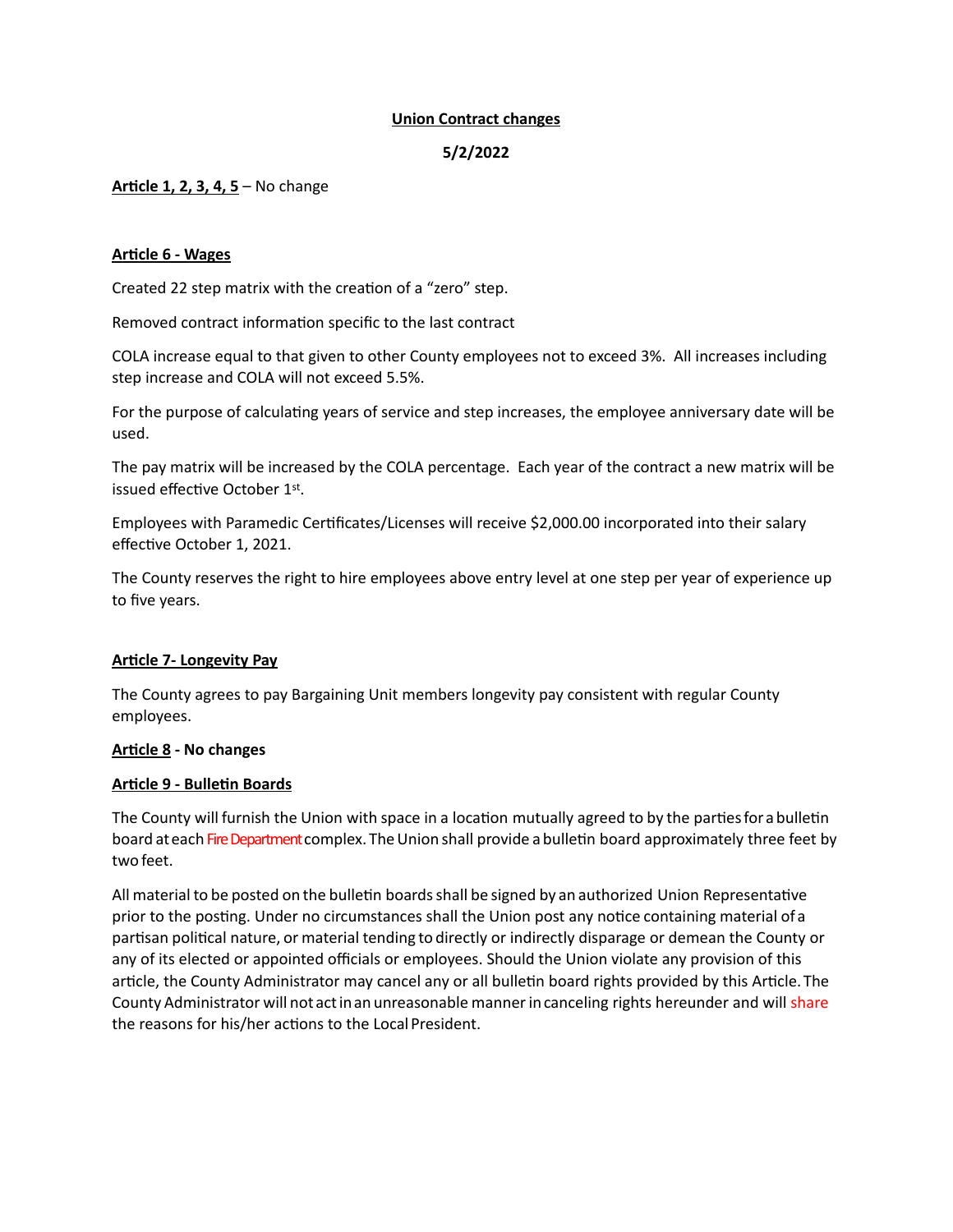# **Article 10 - Work Schedule/Overtime**

Removed language specific to old contract

### **Article 11 – Union Business**

The County Administrator or his designee shall set time aside for meeting with the officers of the Union for the purpose of discussing any problems in the bargaining unit as needed.

# **Article 12** – No change

#### **Article 13 - Medical Leave**

Medical leave may be granted for purpose of personal injury, illness or legal guarantee because of exposure to a contagious disease (which is not covered by workers' compensation), orillness of a member ofthe employee's immediate family (as defined in Article 13.1) which requires the personal care and attention of the employee during the probationary period at the discretion of the Fire Chief.

Removed – County will allow union personnel to utilize personal leave prior to FMLA.

### **Article 14- Bereavement Leave**

Changed Funeral Leave to Bereavement Leave

At the discretion of the Fire Chief, the employee may be required to provide proof of death in the immediate family before compensation is approved.

Bereavement leave in excess of 200 miles from Flagler County will be verified by the Fire Chief prior to additional shifts of paid bereavement leave being granted.

# **Article 15** – No change

# **Article 16 - Grievance and Arbitration**

**STEP 3:** Any grievance, which cannot be satisfactorily settled in Step 2 above, may then be taken up with the County Administrator or designee. The grievance as specified in writing in Step 1 above shall be filed with the County Administrator or his designee within ten (10) workdays after the due date for the division head's response in Step 2 above. The County Administrator or his designee shall meet with the grieving party to discussthegrievance within ten(10)workdays after presentation ofthe grievance. The County Administrator or designee shall issue a decision in writing on the grievance within ten (10) workdays after the meeting. The County Administrator or designee can request additional time in writing, if needed.

**Article 17** - No Change

#### **Article 18 - Personal Leave**

County will allow a minimum of 3.5 accrued personal leave following methodology and one half employee's per shift to utilize their from the rank of lieutenant and below using the methodology below:

County will exclude Battalion Chiefs from the 3.5 person leave limitation.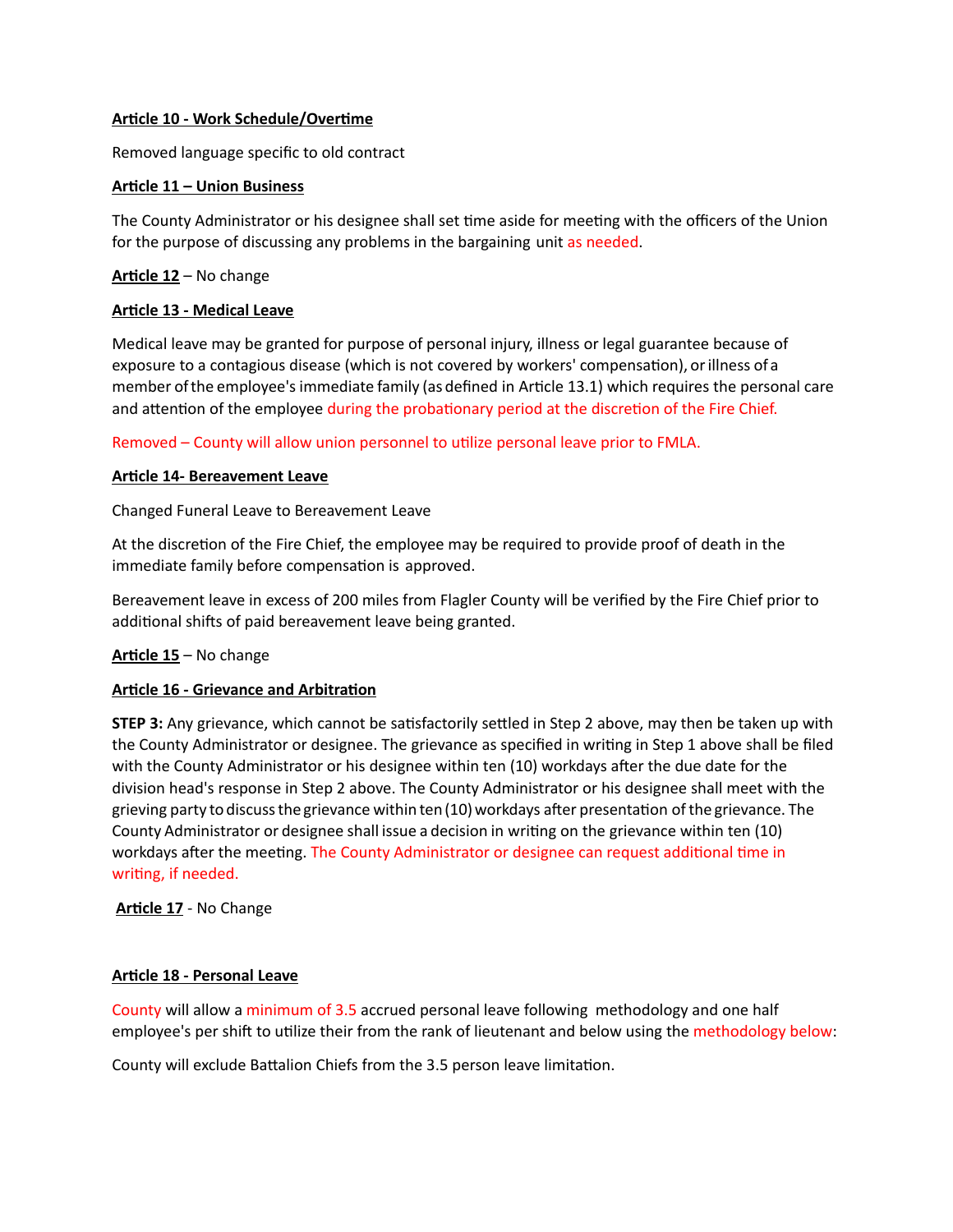For the  $\frac{1}{2}$  person leave opening above, the leave must be taken between the hours of 2000 hours to 0800 hours corresponding with the flight medic schedule. (This 12 hour increment may be adjusted to correspond with the flight medic schedule) After two consecutive personal time sick notices the County may require a doctor's evaluation explaining why the employee was unable to work.

Two (2) four (4) hour blocks of leave will be allowed for approved educational leave. This leave will not count against the 3.5 person, 24 hour shift leave limitation and must be approved prior by the Fire Rescue Chief or the Deputy Fire Rescue Chief.

All leave time included in the 3.5 leave spots must be taken at a minimum of twelve (12) hour increments.

Removed old contract language

### **Article 19 - Temporary Work in a Higher Classification**

In the event, an employee is required and assigned to work in a vacant higher classification position they shall receive a 5% increase in pay for all hours acting in the higher class position. Removed: provided it for at least contiguous hours at a minimum.

### **Article 20 - Drug Testing**

The County shall also have the right and authority to require employees to submit to toxicology and alcohol testing designed to detect the presence of any controlled substance, narcotic, drug, or alcohol randomly or with reasonable suspicion that the employee is impaired from performing his assigned duties based upon supervisory observation, or in connection with any regularly scheduled physical examination.

Any drug or alcohol testing shall be pursuant to the authority of the County Administrator, Human Resources Director or the department director/manager with the approval of the County Administrator.

A positive result on a drug or alcohol test may, in the County's discretion, result in appropriate disciplinary action up to and including termination. An employee's refusal to submit to toxicology or alcohol testing in accordance with the provisions of this article may, in the County's discretion, result in disciplinary action up to and including termination.

TheMedical Review Officer shall establish drug and alcohol testing methodology and procedures, including, but not limited to, the types of substances to be tested for, the handling of prescription drugs, thetypes of testing to be utilized, and cutoff levels for positive test results.

The County shall conduct random drug and alcohol testing each quarter. Testing shall be limited to 25% of Fire Department employees in safety sensitive positions each quarter.

Bargaining unit employees will be selected for random testing via a computer random testing software. The name of the software will be provided to the Union in advance.

Presumptive positive random drug and alcohol tests shall be reviewed by the Medical Review Officer. The Medical Review Officer will determine whether the presumptive positive test is confirmed positive or negative and report the results back to the Human Resources Department which will be secured in a separate employee medical file in a locked file room.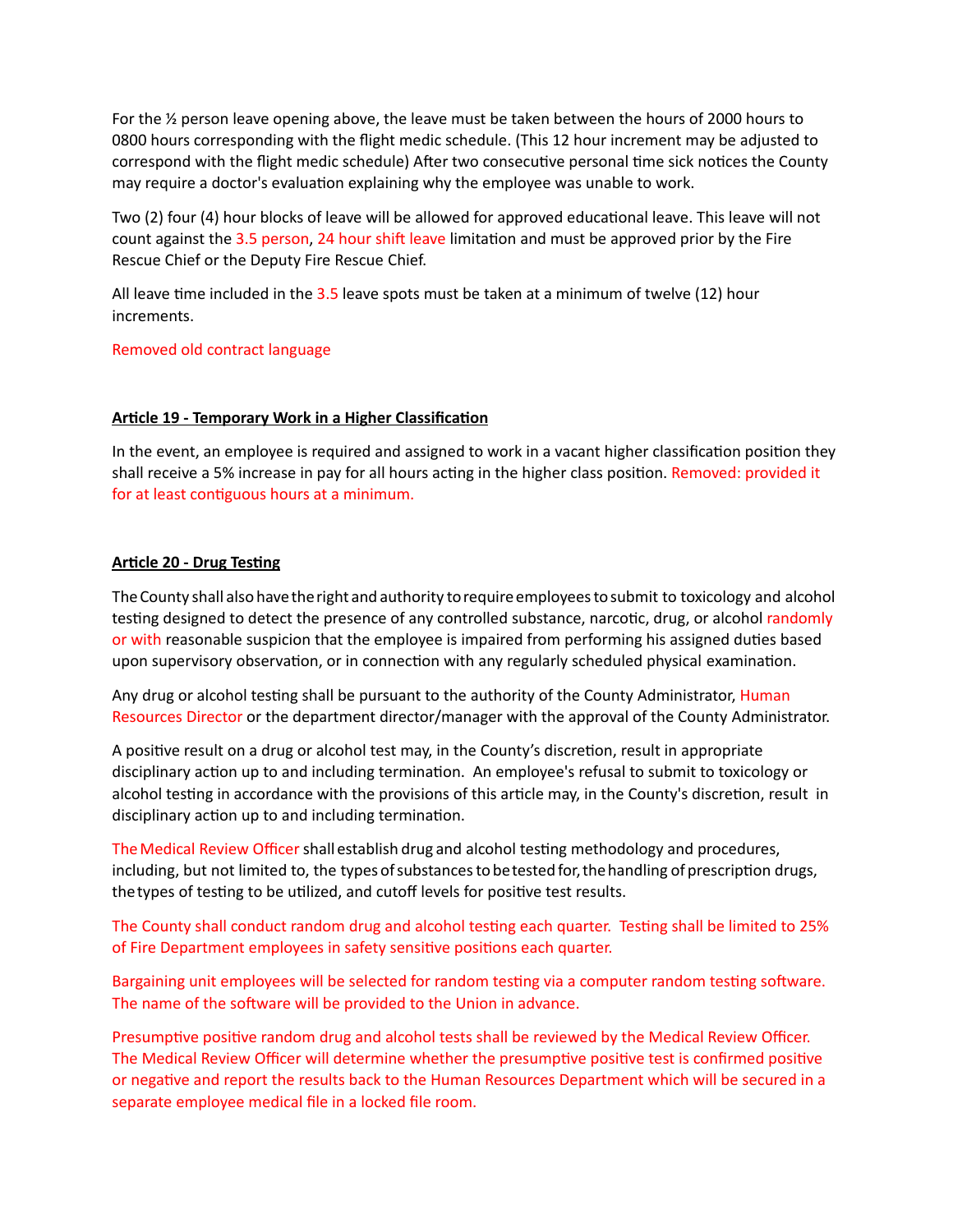Bargaining unit employees with presumptive positive random tests will be placed on Administrative Leave until test is confirmed. Employee must respond to the MRO within 48 hours from presumptive positive test results.

Confirmed positive drug tests for illegal or unprescribed substances or confirmed positive alcohol tests will result in termination of employment.

Confirmed positive alcohol tests .02 or greater but less than .04 will be removed from duty for a minimum of 8 hours or until the alcohol test is below .02. Tests .04 or greater will be performed again for confirmation. Tests .04 or greater will be considered a positive test and in violation of this policy resulting in disciplinary action up to and including termination.

Refusal to submit to a drug or alcohol test will be considered a positive test resulting in termination of employment.

# **Article 21 - Probation**

The standard probationary period for all new Fire Rescue employees shall commence upon hire and will last for one (1) calendar year. Upon the expiration of this time period, the Fire Chief shall either:

(l) approve, in writing, retention of the employee, at which time the employee shall be granted regular status: or (2) in the event the County Administrator shall fail to approve the employee's retention, the employee shall automatically be separated from employment with the County, said separation being absolutely final, with no rights of appeal to any authority, including the grievance/arbitration procedure contained herein.

During the above described probationary period, the employee may be reprimanded, discharged and/or otherwise disciplined for any reason not prescribed by law and it is also agreed that the provisions of the grievance procedure (Article 15) shall not be available as it relates to discipline or dismissal; however, the above said employee shall have access to the grievance procedure (Article I 5) as it relates to other matters.

In the event an employee receives a promotion to a higher bargaining unit position or a transfer to a position involving different job duties, the employee shall serve a probationary period of six (6) months of continuous employment. Upon expiration of the time period, (1) the Fire Chief shall approve, in writing, that the employee be granted regular status; or (2) in the event the Fire Chief shall fail to approve the employee being granted regular status in the higher or lateral position, the employee shall automatically revert to the position from which he was in prior to promotion or transfer. The rejection of probation and reversion decision is grievable but not subject to arbitration under Article 15 of this Agreement.

Demoted employees shall be treated in accordance with Section 20.2 for purposes of this Article, except that demoted employees may grieve, but not arbitrate their rejection of probation.

Thelength oftheprobationary period fornew, promoted, demoted, ortransferred employees may vary in a department where a specific position demands a longer period of training and/or the evaluation of specific qualificationswhich cannot sufficiently be evaluated within a six (6) month period. A probationary period of longer than six (6) months must be approved by the County Administrator.

The probationary period for new, promoted, demoted, or transferredemployees may be extended for a maximum of three (3) months at the discretion of the department head/manager and the Human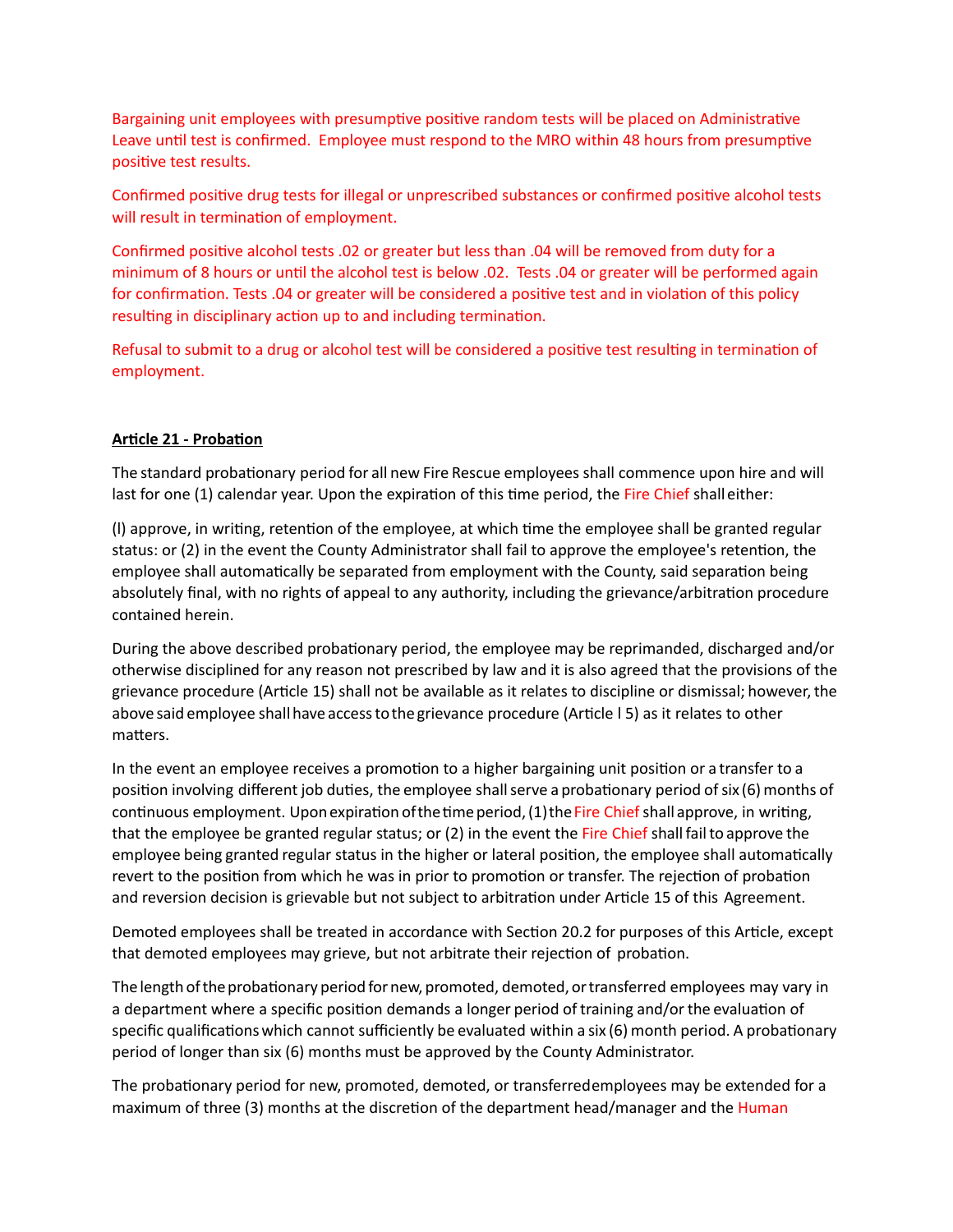Resources Director. The affected probationary employee will be provided notice of the reason(s) for the extension.

An employee's absence during his probationary period may result m an extension of his probation equal to the length of his absence.

**Article 22, 23** – No change

# **Article 24 – Call Back Pay**

Call back pay is provided to compensate employees required to return to work because of an emergency after they leave a completed a regularly assigned shift and have left the County work location to which they were assigned. Eligibility for call back pay is as follows:

Any employee who is off duty and required to return to work because of an emergency shall be eligible for call back pay.

Any employee eligible for call back pay shall be compensated for his their actual hours worked, with a minimum guarantee of two (2) hours pay. Only actual hours worked will be applied towards hours worked for purposes of overtime compensation.

Any employee who is on duty or is off duty but has not left his work location at the end of his shift and is instructed to remain at work shall be ineligible for call back pay. Employees who are required to report to work lessthan two (2) hours before their regularly scheduled starting time are not eligible for call back pay.

Employees deployed as part of a reimbursable mission in support of the State Emergency Response Plan (SERP) will receive continuous hour pay upon the completion of 96 hours from notification of deployment by the Fire Chief, or designee. For the purposes of determining hours worked relative to SERP missions, time will begin at the time of notification for deployment by the Fire Chief, or designee.

# **Article 25, 26, 27** No changes

#### **Article 28 - Accident and Injury Reporting**

All employees must report to their supervisors all injuries that occur on the job as soon as possible. Delay in reporting injury can cause complication of the injury and delay recovery. In case of vehicular accident, serious injury, or fatality, the appropriate law enforcement agency, the supervisor and the Fire/ Rescue Chief or Assistant Fire/Fire Rescue Chief shall be formally notified as soon as possible.

# **Article 29 - Driver's License**

The County will conduct driver's license checks annually at a minimum.

#### **Article 30 - Safety**

The County will provide safety equipment and devices for employees engaged in work where the Fire Chief, upon consideration of the recommendations of the Safety Committee, deemssuch special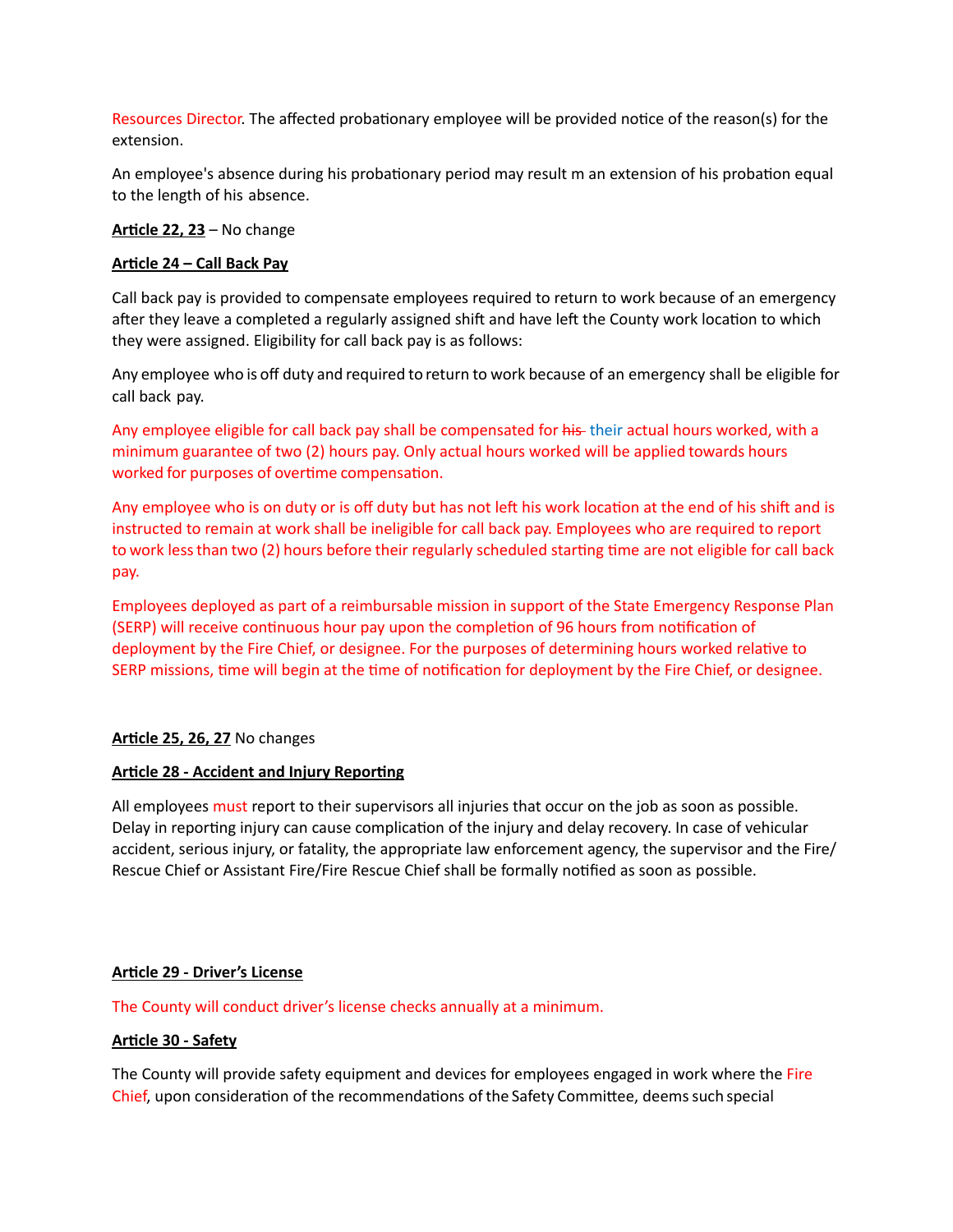equipment and devices to be necessary. Such equipment and devices, where provided, must be used. Employees who fail to utilize provided equipment or devices may be subject to disciplinarymeasures.

The Union will have representation on the County's planned safety committee. The Union Representative on the Safety Committee shall be appointed by the Local Union President. Nothing herein shall prohibit the Fire Chief from taking actions he deems necessary in the absence or contrary to a recommendation of the safety committee.

# **Article 31- Leave without Pay**

Leave without pay may be granted pursuant to County Policy. Leave without pay includes but is not limited to maternity leave and other temporary, non-service-connected disabilities for a period approved by the County Administrator.

### **Article 32, 33, 34** No change

### **ARTICLE 34: Appendix "B" uniform list**

### **Article 35 - Duration**

This Agreement shall be effective the first day of the first full pay period after it isratified by both the County and the Union, and itshall remain in full force and effect until and including September 30, 2025.

### **Article 36 - Wellness/Fitness**

Relative to consideration of job-related injuries, equipment utilized for the purposes of physical fitness training will be approved by the Fire Chief via memorandum to collective bargaining units Executive Board and County's Risk Manager.

#### REMOVED TIME STANDARDS FOR COMBAT CHALLENGE

#### **Article 37 - Light or Modified Duty**

Purpose: The Light Duty Program is program designed to keep an employee that is physically incapable of performing their position involved within the department on a short-term basis by utilizing theskills of injured, illor otherrelated conditions of uniformed personnel during rehabilitation. Light duty assignments may be available to employees with medical disabilities due to either job-related or non-job-related injuries or illnesses at the discretion ofthe County. The Light Duty Program also can be utilized for other temporary assignments.

#### Policy:

Job Related Injury/Illness - When an employee is injured on the job they receive 66 2/3 % compensation as stated in Section 6.08 (6) of Flagler County Personnel Policy. It shall be therefore compulsory forthe employee to work light duty within the parameters of a treating physician guidelines. Depending on the illness/injury this may not be initially possible or possible at all.

If the evaluating Worker's Compensation doctor affirms that the employee is unable to work light duty, the employee shall be paid at 100% until able to work light duty.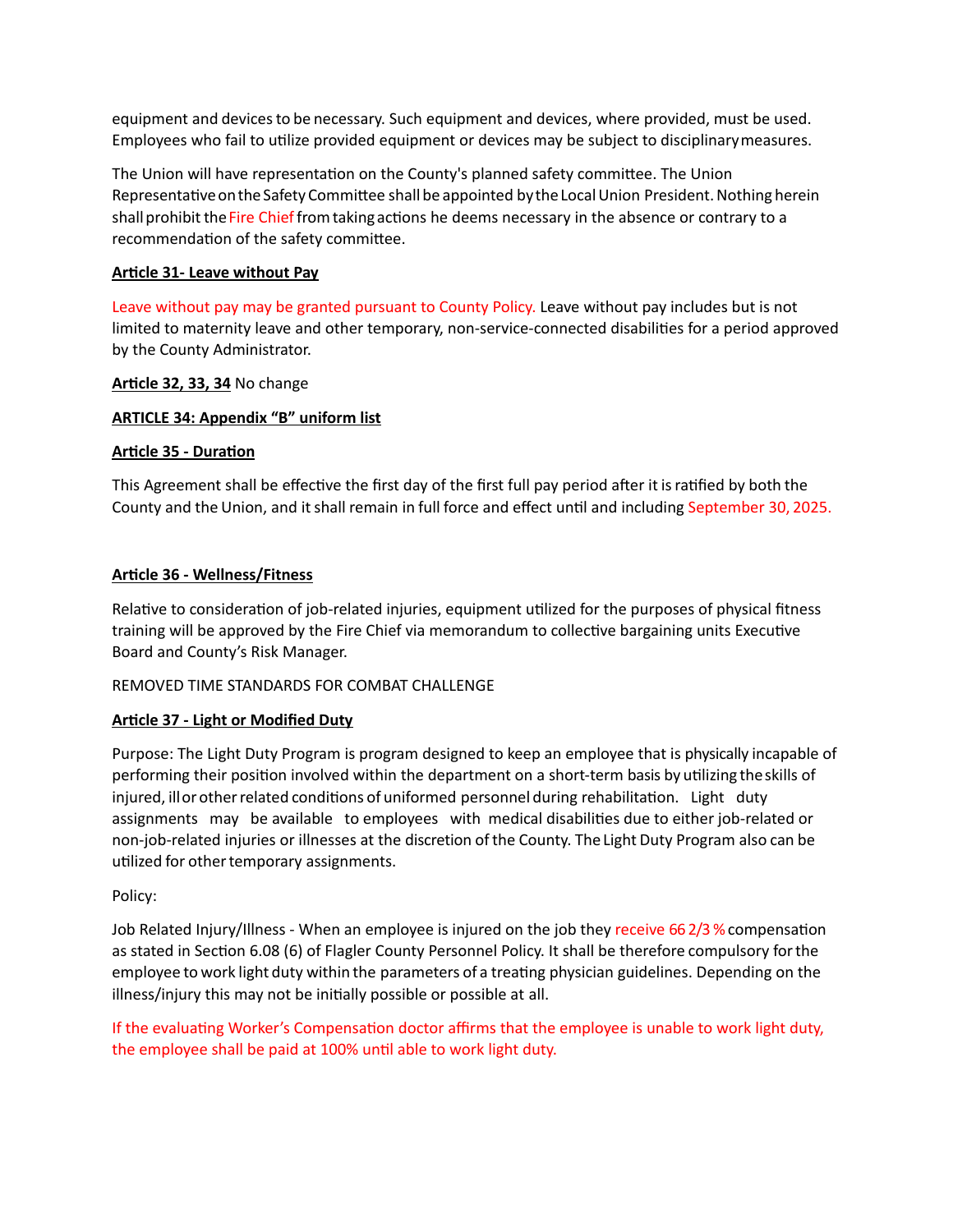Employee pay will be converted to a 40-hour workweek while working light duty under a 40-hour pay period. Employees working light duty on average of 56 hours per pay period will be paid their regular rate for hours worked.

Non-Job Related Injury/Illness - When an employee is injured off the job light duty may or may not be permitted depending on the needs of the County. Non-Job Related Injuries/Illnesses are not compensated at 100% by the County. Employee will be required to use Personal Leave or unpaid leave time.

# Approval of Light Duty shall be approved with the concurrence of the Fire/Rescue Chief and Risk Manager or Human Resources Director.

Permanent light duty assignments or accommodation agreements shall not be made.

Any light duty assignment that is required due to an employee's inability to perform the duties required of his or her position shall be limited to the equivalent of 6 calendar months, fromdateofincapacity, unless otherwise extended by the County for no more than 12 calendar months.

### Procedure for Light Duty Assignments

Any employee being treated for a job-related injury or employee treated for anon-job-related injury that desires light duty shall undergo a physical examination completed by thecounty physician or completed by their treating physician. The medical examination shall include a clearance to work light or modified duty on a Medical Status/Release Report stating the projected length of disability, work restrictions,

and physical limitations. Due to medical confidentiality, the cause of the disability for non-occupational injuries does not need to be identified for light duty approval. For a job-related injury this shall occur within three calendar days following the discharge from a medical facility. This light duty medical status/ release report shall be provided immediately to the Deputy Chief and Risk Manager and a copy shall be physically carried by the employee while on light duty.

For job related injuries that cannot initially perform light duty, the employee shall notify the Deputy Chief and Risk Manager immediately when he or she is subsequently released to perform light duty. The County may require the employee to undergo a new evaluation for light duty every 30 days to determine the potential for light duty. This standard may be waived by the County if they determine light duty is clearly not possible.

All light duty assignments shall follow the treating physician's guidelines.

Once approved for light duty, assignments for light duty shall be made by the DeputyChief. If there is not a role for the employee in Fire/Rescue Department the employee will be referred to the Human Resources Risk Manager for consideration of assignment outside the Fire Rescue Department with the concurrence of the County Administrator

Light duty work assignments shall be generally scheduled following a 40 hr work week (Monday-Friday) except during declared emergencies.

Any employee reporting to light duty for the first time due to a job-related injury or illness shall have a completed Medical Status/Release Report completed by the county physician.

It shall be the employee's responsibility to provide weekly medical status updates from the workers' compensation treating physician to the Deputy Chief and Risk Manager.